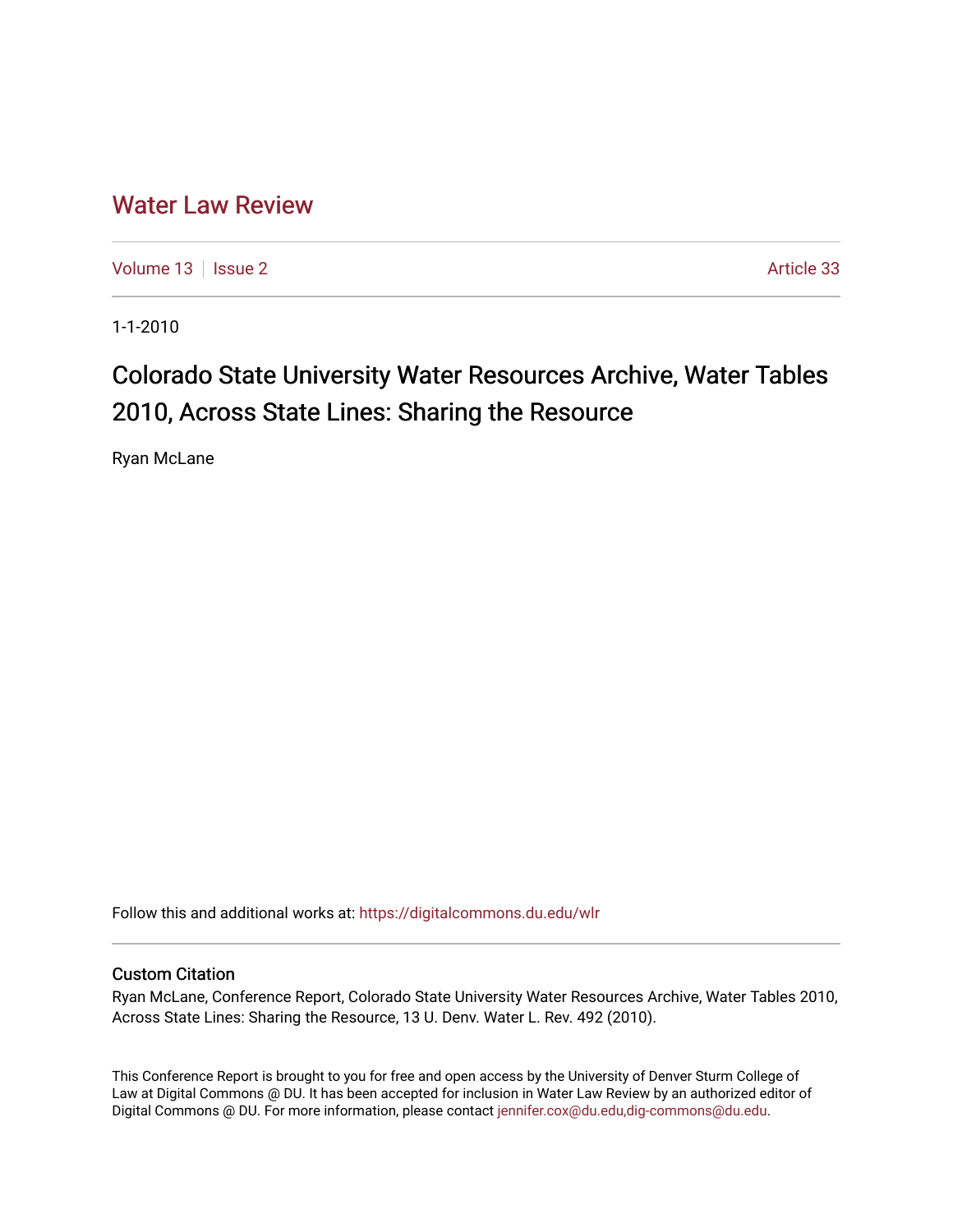of uniform standards to help manage water, as well as the creation of a standard to guide states in sustainability and tradable property rights in water.

The session ended with a question and answer component. The speakers answered a question by stating that severing water from the land is a means to aid in transferability. Another question revealed that the plan in the Murray-Darling Basin focuses on environmental values and requires state to preserve the environment. The next question asked if forces in California are crystallizing into similarities with Australian reform; the answer was yes and to look to the California Bay Delta.

*Danielle Sexton*

## COLORADO STATE UNIVERSITY WATER RESOURCES ARCHIVE, WATER TABLES 2010, ACROSS STATE LINES: SHARING THE RESOURCE

### Fort Collins, Colorado February 20, 2010

On February 27, 2010, Colorado State University Water Resources Archive held its annual Water Tables fundraiser. As background, the Water Resources Archive is a joint partnership between the Colorado State University Libraries, and the Colorado Water Institute. One of only two water archives in the United States, the Water Resources Archives collects primary documents and materials relating to water development and water history in Colorado and in the western United States. Their collection covers many aspects of water use in Colorado including legislative documents, maps, and even engineering documents.

The Water Resources Archive holds its annual Water Tables events to fundraise for the continued protection and expansion of the archives collection. The Water Tables 2010 event, titled *Across State Lines: Sharing the Resource,* brought approximately 170 guests to the event and raised about \$45,000 for the Archive. The event ended with nineteen tables of water practitioners enjoying a dinner and discussing current water issues. In accord with this year's theme, the general topics of discussion at all the tables related to interstate water use.

At each of the **.19** Tables, a table Host led a discussion relating to interstate water use. Some examples of the topics discussed at the event:

> Don Ament, Former. Colorado Commissioner of Agriculture, hosted *Is Ag Dry-Up Inevitable?*